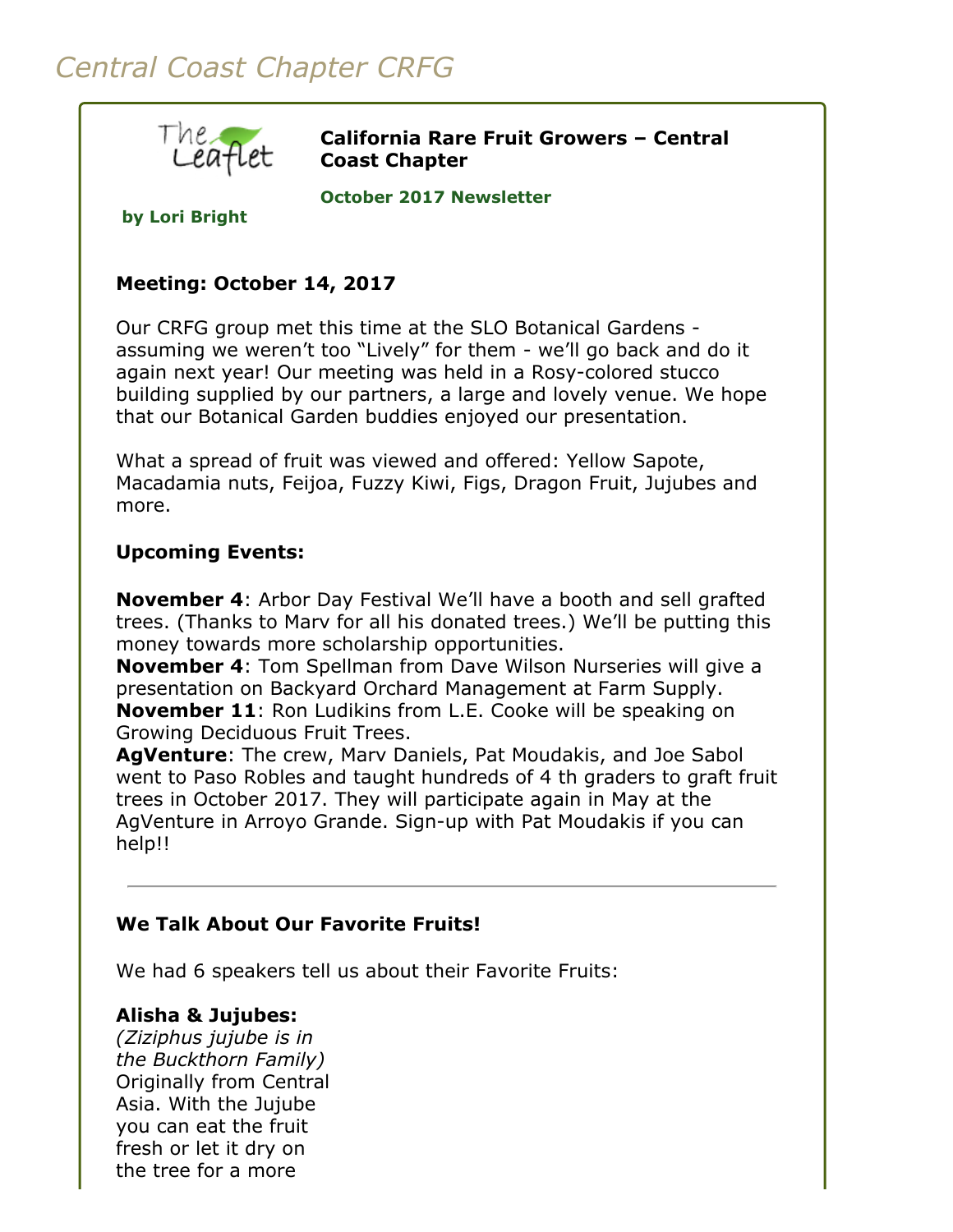intense sweet flavor. They taste great either way. Jujubes are an excellent source of Vitamin C and iron and contain 22 Amino acids as well as many other nutrients. There are many ways to enjoy them but eaten in Oatmeal seems to be a big hit. The tree loves heat and tolerates both poor water quality as well as poor soil. The trees are drought



*Alisha helps a young visitor select her free plant. Later during the meeting, Alisha, who grows several varieties of jujubes on her ranch, shared her knowledge with us.*

tolerant but fruit best with regular water. The flowers are tiny but smell sweet. The fruit of the Jujube are harvested from the beginning of September, and then finish before Halloween. Don't try to grow them from seed however, that is a most difficult feat. The Winter pleasure of this tree comes in admiring the tree's beautiful silhouette. The tree itself can handle temperatures well below 0 degrees. If you are coastal, you might have to locate that perfect micro- climate for your Jujube (such as up against a south-facing wall) to give it the heat it needs. Alisha's home is in a beautiful open location near New Cuyama. If you are planting your trees in an open aspect, place your Jujube trees on centers of 15'- 25'.

[CRFG Jujube Information](https://www.crfg.org/pubs/ff/jujube.html)

### **Larry & Cherimoyas:**

### *(Annona cherimola)*

"The Most Delicious Fruit Known To Man" --Mark Twain Cherimoyas come to us from the North-West portion of South America at high elevations. If you can grow Avocado then you should try the Cherimoya. Cherimoya have a long growing season: February thru September. With 9 months of flowering your "Custard Apple" can produce a succession of fruit. Larry says his favorite way to eat the Cherimoya is to harvest it when it is soft, place in the refrigerator and then eat with a spoon the next day. There are named cultivars of Cherimoya but excellent fruit trees can be grown from seed. If you find a fruit that has been on the ground for several days, you might find a seed already sprouting inside that fruit. The trees are similar to Avocado in that you have female flowers opening at one time of the day and male flowers opening at another time. When a tree is small, you might try hand pollination. A larger tree has enough crossover that hand pollination isn't necessary. They tend to hit their stride at about 5 years, and are somewhat drought tolerant. To keep your tree at a manageable height you can prune several times throughout the year. (Trees don't bear fruit on new wood only.) [CRFG Cherimoya Information](https://www.crfg.org/pubs/ff/cherimoya.html)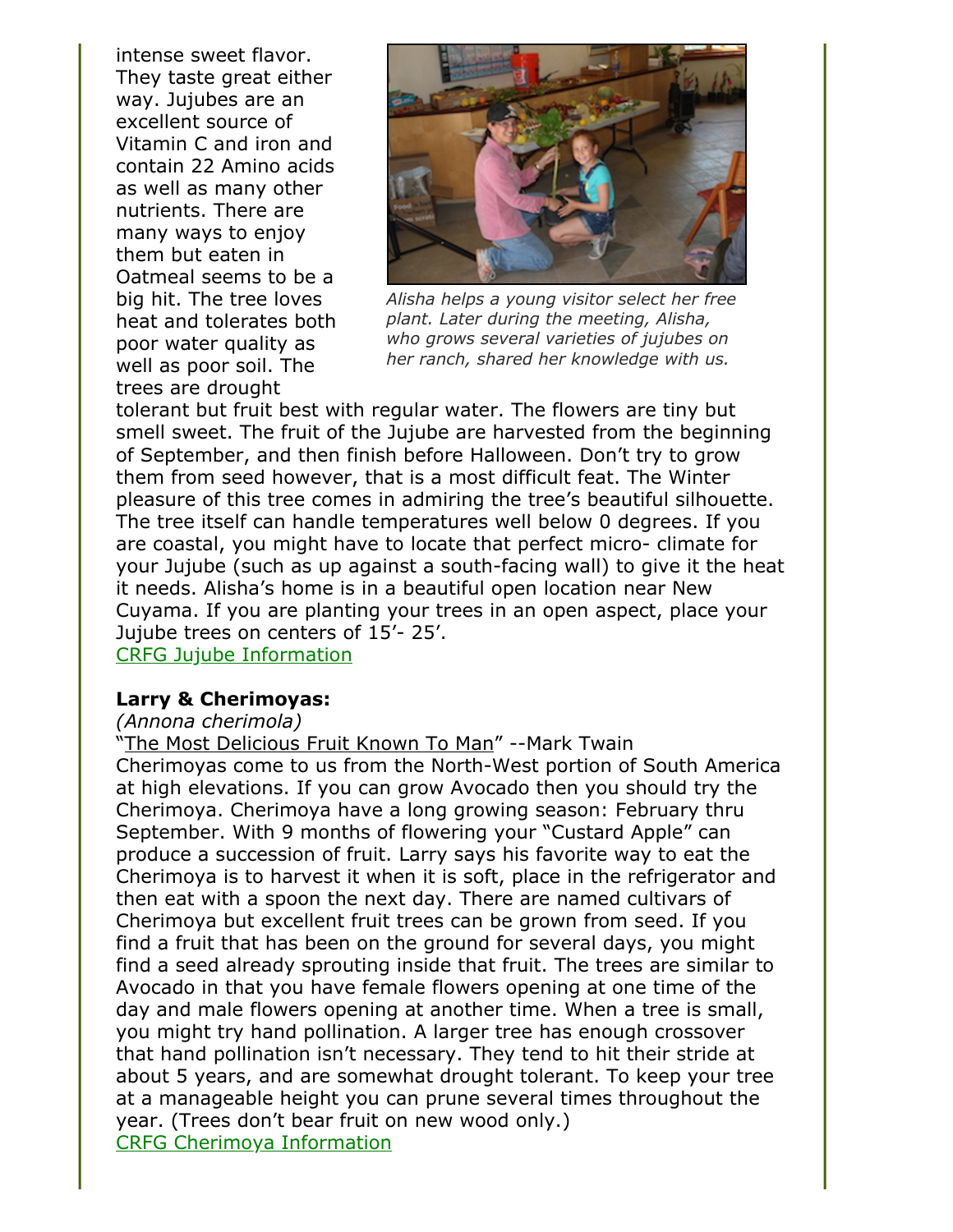#### **Jack & Macadamia Nuts:**

*(Macadamia tetraphylla)* Macadamia trees are in the Protea Family and are from Australia. Macadamia trees are cold sensitive but a mature tree could take temperatures as low as 19 degrees. At maturity they are very drought resistant large tree. These trees are



*Jack shows examples of grafted and seedling Macadamia varieties, and also explains his technique for fending off sneaky tree rats.*

deep rooted and tough. No need to use mechanical means for harvest, the nuts fall to the ground once they are ripe. A named cultivar is a "Sure thing" but they can be grown from seed as well. Do put your trees in the ground as they don't like being container grown. Macadamia trees like an acid soil 5.5 to 6.5 is ideal. The tree is resistant to Armillaria fungus but do have one pesky pest. The "Tree Rat" or "Roof Rat" is the trees worst enemy. Jack has devised a most amazing "Rat-Trap- on-a- Stick" contraption. Baited with a macadamia nut he has great success with his trap. (You might want to speak to Jack yourself to find out just exactly how to construct one of these.) Macadamia are self-fruitful and can be planted on a 15' center. [CRFG Macadamia Information](https://www.crfg.org/pubs/ff/macadamia.html)

**Lori & Citrus:** *(Citrus, of multiple species)*  If you go to buy a Citrus fruit today, you might think the plants a bit puny. The Growers are moving them so fast that they are barely up-to- size before they are shipped off to retail outlets. The growers

are raising the price of Citrus based on the



*Lori answers questions from the audience about citrus.*

need to grow them indoors (due to the Asian Citris Psillid and concern for Citrus Greening Disease.) Many growers are switching to a 3 gallon container. A smaller container is a better way to deal with a smaller plant. With a small plant in a large container there is more chance for root damage at transplant time. Use a good high-end potting soil if you are going to grow in a container. Use an acid amendment if you are planting in the ground. If you have an old Citrus tree and believe it isn't giving you the fruit that is should. Check to see that you are not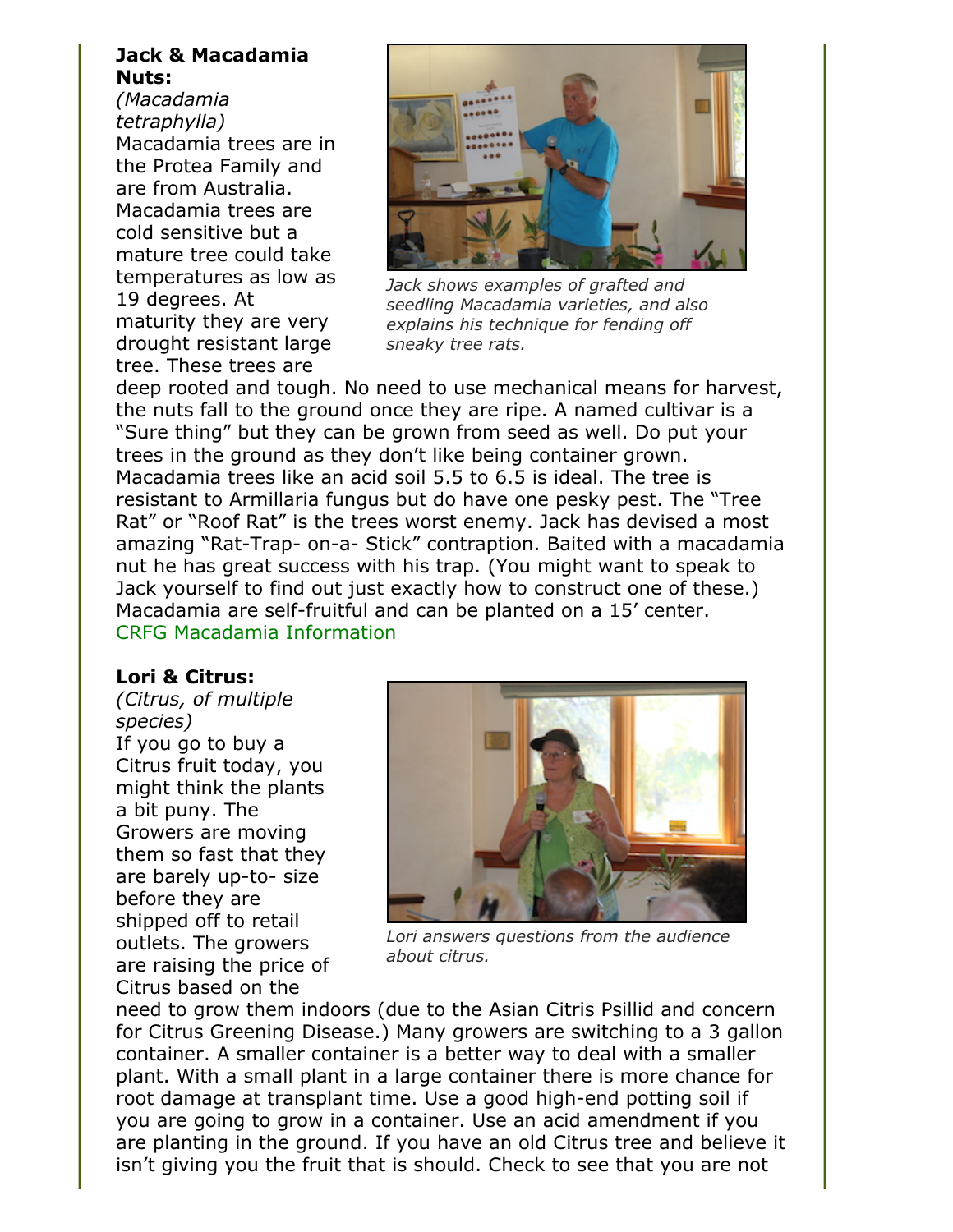growing out the rootstock. If you are, you should (in Spring) cut out the rootstock and see to it that the original scion is healthy and capable of making a tree. Otherwise, consider grafting new scion wood onto your old rootstock. Because of the Citrus Leaf Miner, prune and fertilize your trees early. I always say "Love your trees on Valentine's Day, but if you don't….make sure they get Lucky by St Patty's Day." If you prune or fertilize in June, July or August you will end up with more damage from the Citrus Leaf Miner. These little buggers like new succulent growth. Citrus do like a good fertilizer that is chalk full of micro-nutrients.

#### **Marv & Feijoa:**

*(Feijoa sellowiana) (Acca sellowiana) Pineapple Guava* Great tasting fruit, (thank you for the samples.) Pineapple Guava can be started from seed in a pie tin (no holes punched in the top or bottom.) Two great varieties are 'Coolidge' and 'Robert Scott'. The 'Coolidge' is elongated and the



*Marv holds up a feijoa fruit, and provided samples for the audience to taste.*

'Robert Scott' is egg shaped. The 'Coolidge' is self-fruitful but the selffruitfulness of the 'Robert Scott', is uncertain. The petals of the Feijoa flower are especially delicious and are great in salad. The best way to eat a Feijoa is to bite off the flower end of the fruit and suck out the yummy pulp.

[CRFG Feijoa Information](https://www.crfg.org/pubs/ff/feijoa.html)

#### **Joe, Tucker & Dragon Fruit:**

*(Hylocereus) (Pitaya)* Dragon fruits are easy to grow, beautiful and healthy. The Dragon Fruit comes to us from Central America where they grow under trees that give them a natural support. You can grow them in the ground or in containers. Young plants will need some shade. To start your own plant from a cutting: take a 6"-10" piece and put it into



*Tucker explains that by growing dragon fruit people will know you are cool because you know Joe Sabol!*